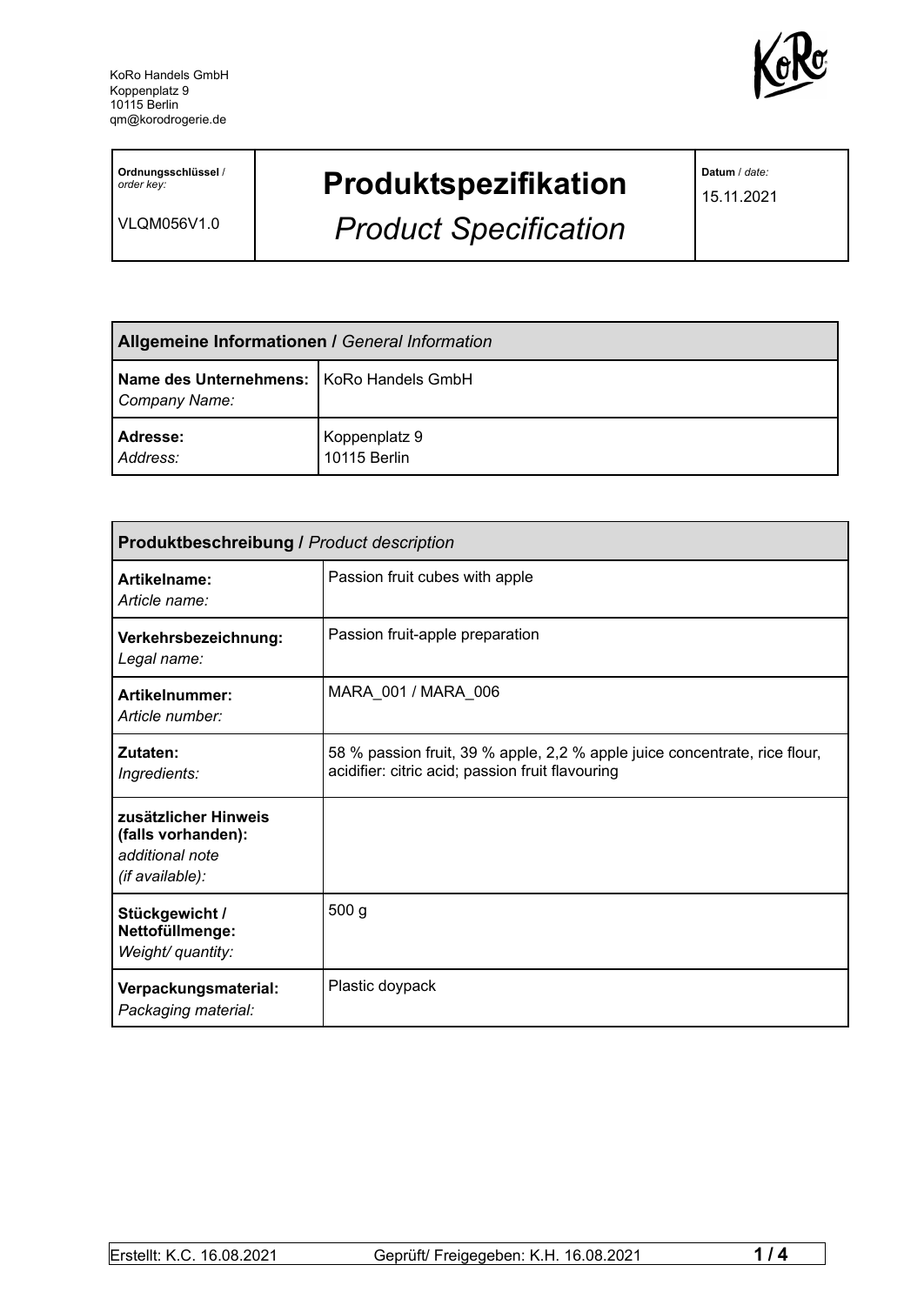

| <b>Produktbeschreibung / Product description</b>            |                                                                                                                                                                                                                                                                                                                                                                      |  |  |
|-------------------------------------------------------------|----------------------------------------------------------------------------------------------------------------------------------------------------------------------------------------------------------------------------------------------------------------------------------------------------------------------------------------------------------------------|--|--|
| <b>Besondere Eigenschaften:</b><br>Special characteristics: | $\Box$ bio /organic (Öko-Kontrollstelle / organic control body:<br>Agriculture: $\square$ EU $\square$ non-EU<br>$\Box$ EU/ non-EU<br>fairtrade / fairtrade<br>x vegan / vegan<br>x vegetarisch / vegetarian<br>$\Box$ glutenfrei / glutenfree<br>laktosefrei / lactose-free<br>$\Box$ ohne Zuckerzusatz* / without added sugar*<br>andere / others:<br>$\mathsf{L}$ |  |  |
|                                                             | *konnuga Naturaus Zueker enthelten / may centain sugar neturally                                                                                                                                                                                                                                                                                                     |  |  |

*\*kann von Natur aus Zucker enthalten / may contain sugar naturally*

| Sensorische Beschreibung / Sensorical description |                                                                       |  |
|---------------------------------------------------|-----------------------------------------------------------------------|--|
| Aussehen / Farbe:<br>Appearance / Colour:         | Light to dark yellow, matt passion fruit cubes with rice flour edging |  |
| Geschmack:<br>Flavour:                            | Characteristic, fruity, sweet, sourly without foreign taste           |  |
| Geruch:<br>Odour:                                 | Characteristic, fruity, sweet, without foreign smell                  |  |
| Konsistenz:<br>Texture:                           | Soft to firm                                                          |  |

| Nährwertangaben pro 100 g / Nutritional information per 100 g  |            |           |
|----------------------------------------------------------------|------------|-----------|
| Energie: I Energy value:                                       | 1464 / 350 | kJ / kcal |
| Fett: / Fat:                                                   | 0,8        | g         |
| Davon gesättigte Fettsäuren: I of which saturated fatty acids: | 0          | g         |
| Kohlenhydrate: I Carbohydrates:                                | 84         | g         |
| Davon Zucker: / Of which sugar:                                | 55         | g         |
| Ballaststoffe: / Fibre:                                        | 12         | g         |
| Eiweiß: / Protein:                                             | 1,4        | g         |
| Salz: / Salt:                                                  | 0,02       | g         |
| sonstige Angaben: / other values:                              |            | % NRV**   |
|                                                                |            |           |

*\*\*Nutritional Reference Value according to regulation (EU) Nr. 1169/2011/*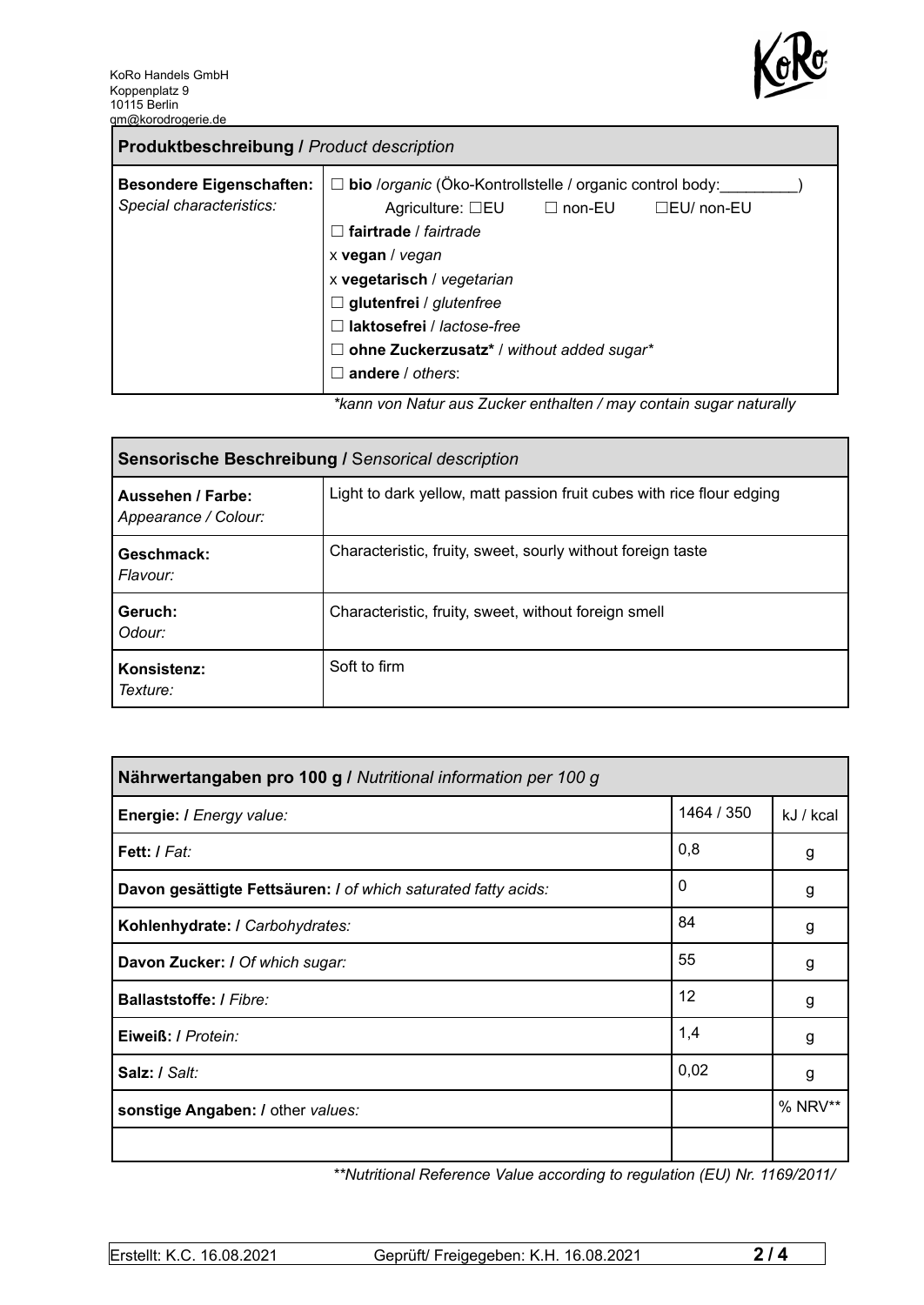

| Lagerung und Haltbarkeit / Storage and Shelf Life                    |                                                         |  |
|----------------------------------------------------------------------|---------------------------------------------------------|--|
| <b>Optimale</b><br>Lagerungsbedingungen:<br>Storage recommendations: | Store cool (10-15° C), dry and protected from sunlight. |  |
| Mindesthaltbarkeit:<br><b>Expected shelf life:</b>                   | 15 months                                               |  |

## **Allergenkennzeichnung gemäß LMIV 1169 / 2011 /** *Allergen Declaration according to EU Regulation 1169 / 2011*

**Legende:** *Key*

*a.* **Allergen ist in der Rezeptur enthalten /** *Allergen contained in recipe*

- *b.* **Risiko der Kreuzkontamination ist möglich /** *Possible risk of cross contamination*
- **c. Allergen ist in der Rezeptur nicht enthalten /** *Allergen not contained in recipe*

|                                                     | a                 | b            | C                        |
|-----------------------------------------------------|-------------------|--------------|--------------------------|
| Glutenhaltiges Getreide / gluten-containing cereals | П                 | X            | П                        |
| Krustentiere / Crustaceans:                         |                   |              | X                        |
| Ei / Egg                                            |                   |              | X                        |
| Fisch / Fish                                        |                   |              | X                        |
| Soja / Soy                                          |                   | X            | П                        |
| Milch (Laktose) / Milk (lactose)                    | П                 | $\mathsf{x}$ | П                        |
| Erdnüsse / Peanuts                                  | П                 | $\mathsf{x}$ | П                        |
| Andere Schalenfrüchte*** / Other edible nuts***     | П                 | X            | П                        |
| Sellerie / Celery                                   | П                 | $\perp$      | X                        |
| <b>Senf / Mustard</b>                               | $\vert \ \ \vert$ | $\Box$       | X                        |
| Sesam / Sesame                                      | Ш                 | X            | П                        |
| Schwefeldioxid und Sulphite / Sulphur dioxide       | П                 | X            | $\overline{\phantom{a}}$ |
| Lupinen / Lupin                                     |                   | H            | X                        |
| <b>Weichtiere / Molluscs</b>                        |                   |              | X                        |

## **\*\*\* Mandeln /** *Almonds***, Haselnüsse /** *Hazelnuts***, Walnüsse /** *Walnuts***, Cashewnüsse /** *Cashews***, Pecannüsse,** *Pecans,* **Paranüsse /** *Brazil nuts***, Pistazien /** *Pistachios***, Macadamianüsse /** *Macadamia nuts*